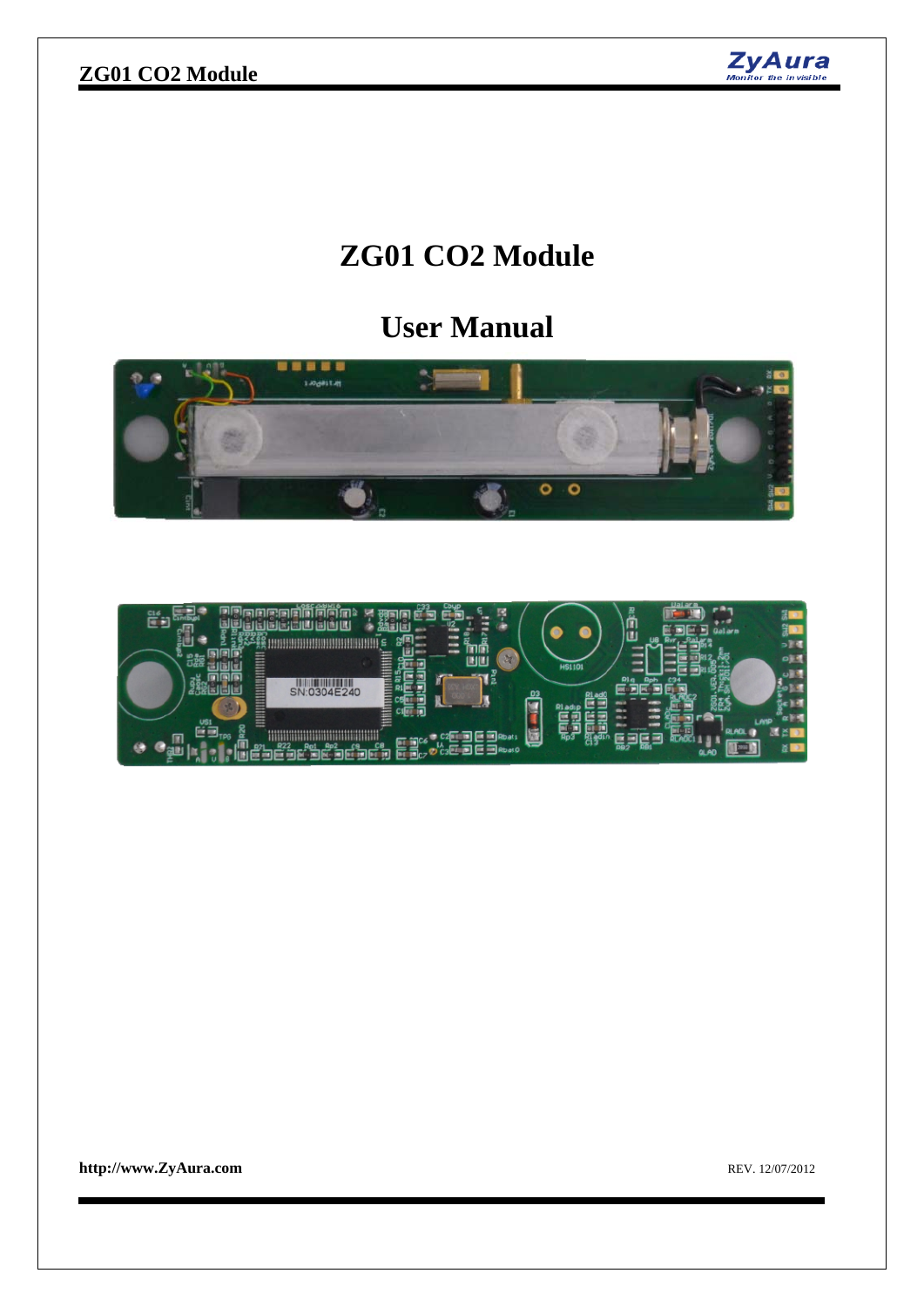

# **Contents**

REV. 11/20/2013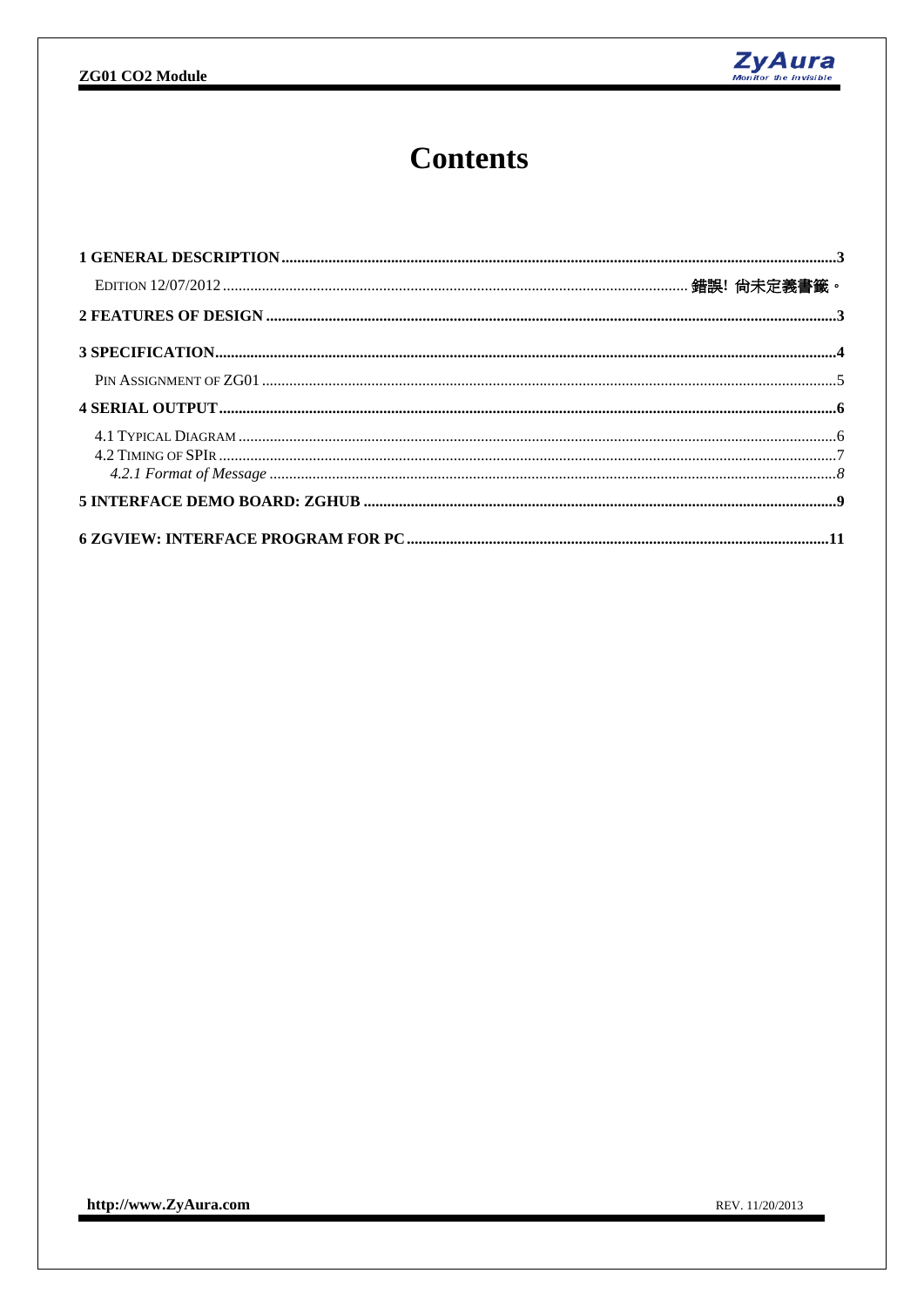

### **1 General Description**

**This document describes the user guide of ZG0 Series (ZG01).** 

### **Copyright:**

All right reserved. Reproduction in any manner, in whole or in part is straightly prohibited without written permission of ZyAura.com. This information contained in this document is subject to change without notice.

#### **Limited Warranty:**

This data sheet contains information specific to products manufactured at the time of its publication, Contents herein do not constitute a warranty.

#### **Trademark Acknowledgements:**

All trademarks are the property of their respective owners.

## **2 Features of Design**

ZyAura, a world class leader and supplier of IR sensor technology and temperature measurement devices, is pleased to introduce a new CO2 monitor for use in scientific, commercial, and consumer applications. The ZG01 is a new and low-cost carbon dioxide monitor implementing IR-SoC technology; it can accurately detect carbon dioxide levels between 0 to 3000 ppm. This gas monitor is suitably fit for applications in Indoor Air Quality (IAQ), HVAC, safety, and other industries.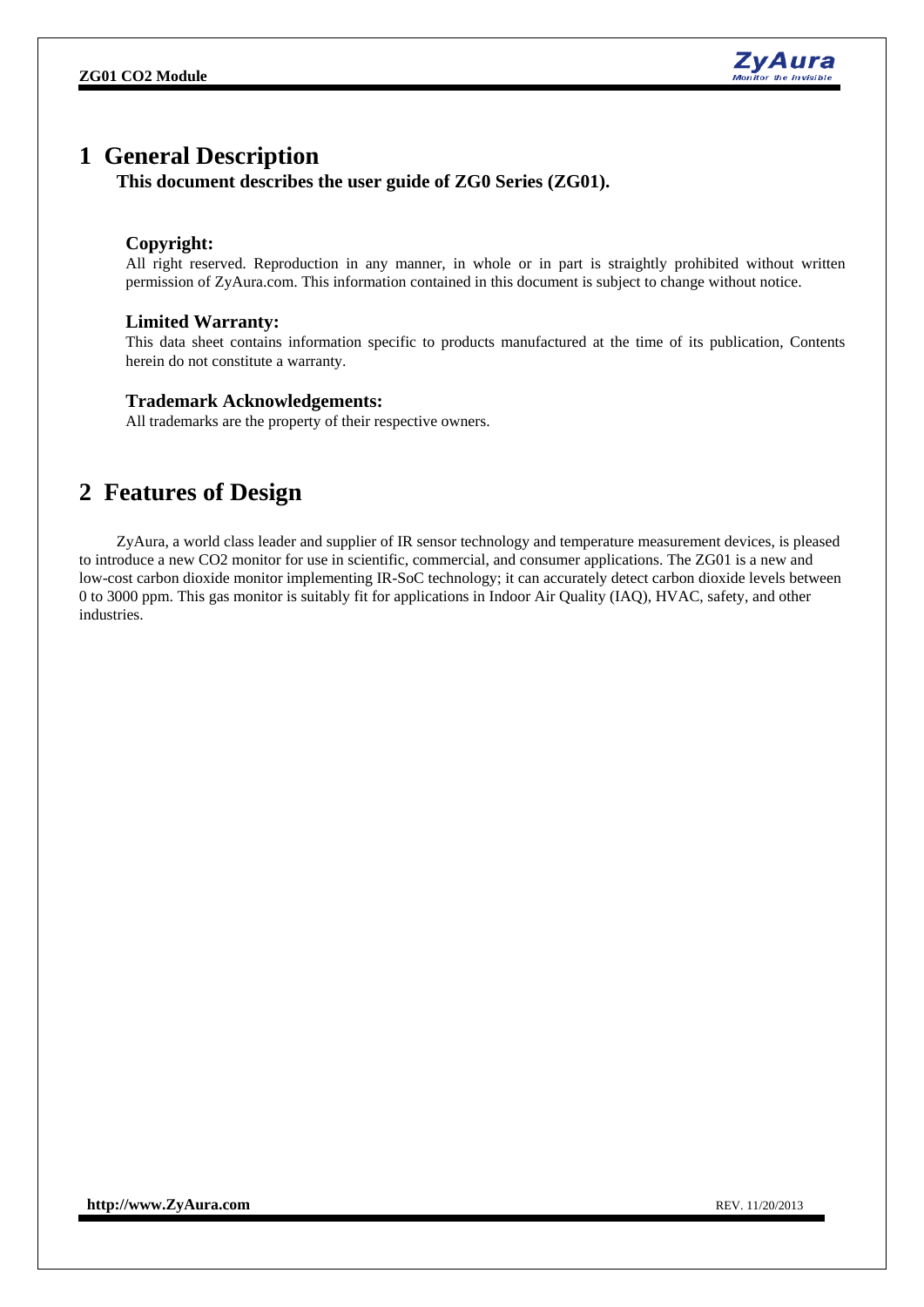

## **3 Specification**

| <b>Measurement Method</b>           | Dual Beam NDIR (Non-dispersive-Infrared)                                                                                    |  |  |  |  |  |
|-------------------------------------|-----------------------------------------------------------------------------------------------------------------------------|--|--|--|--|--|
| <b>Sample Method</b>                | Diffusion or flow through (50~200ml/min)                                                                                    |  |  |  |  |  |
| <b>Measurement Range</b>            | $0-3000$ ppm/0.3%                                                                                                           |  |  |  |  |  |
| <b>Operating TempRange</b>          | 32 to 122° F (0-50°C) 0-95% RH, non-condensing                                                                              |  |  |  |  |  |
| <b>Storage Range</b>                | -20~60°C,95%RH                                                                                                              |  |  |  |  |  |
| <b>Temperature Dependence</b>       | Typ. $\pm$ 0.2% of reading per °C or $\pm$ 2 ppm per °C, whichever is greater, referenced<br>to $25^{\circ}$ C              |  |  |  |  |  |
| <b>Accuracy</b>                     |                                                                                                                             |  |  |  |  |  |
| CO <sub>2</sub> Accuracy            | $\pm$ /-50 ppm or 5% of reading                                                                                             |  |  |  |  |  |
| <b>Ambient Temperature Accuracy</b> | $\pm 2^{\circ}F (\pm 1^{\circ}C)$ When the fan blows to the device directly, the accuracy of<br>temperature is $+/-1.5$ °C. |  |  |  |  |  |
| <b>Temp Response Time</b>           | 20-30 minutes (case must equilibrate with environment)                                                                      |  |  |  |  |  |
| <b>Pressure Dependence</b>          | 0.13% of reading per mm Hg                                                                                                  |  |  |  |  |  |
| Repeatability                       | 20ppm                                                                                                                       |  |  |  |  |  |
| <b>Resolution</b>                   | 1ppm                                                                                                                        |  |  |  |  |  |
| $\blacksquare$ Outputs              |                                                                                                                             |  |  |  |  |  |
| <b>Output Interface</b>             | 6pin Vertical Connector, Space=2.54mm                                                                                       |  |  |  |  |  |
| <b>Digital Output</b>               | CO2 & Tamb in ZyAura Protocol                                                                                               |  |  |  |  |  |
| <b>OC</b> (Open Collector)Output    | Fixed setpoint, factory set at 1000 ppm, 50 ppm hysteresis                                                                  |  |  |  |  |  |
| <b>Power Supply</b>                 |                                                                                                                             |  |  |  |  |  |
| <b>AC/DC Supply</b>                 | $5VDC$ supply $(+/-5\%)$ , Ripple and Noise (mVp-p) 200                                                                     |  |  |  |  |  |
| <b>Warm Up &amp; Response</b>       |                                                                                                                             |  |  |  |  |  |
| Response Time #R1 (63% Rise Time)   | About 2min                                                                                                                  |  |  |  |  |  |
| Warm Up Time(CO2)                   | $<$ 60 sec                                                                                                                  |  |  |  |  |  |
| <b>Update Period</b>                | $7 \text{ sec}$                                                                                                             |  |  |  |  |  |
| <b>Warm Up Time(Ambient Temp)</b>   | 20~30min                                                                                                                    |  |  |  |  |  |
| <b>Dimension</b>                    | 119x28x13.2mm (4.68x1.10x0.52 inch)                                                                                         |  |  |  |  |  |
| Weight                              | $49g(1.73 oz)$ without attachment                                                                                           |  |  |  |  |  |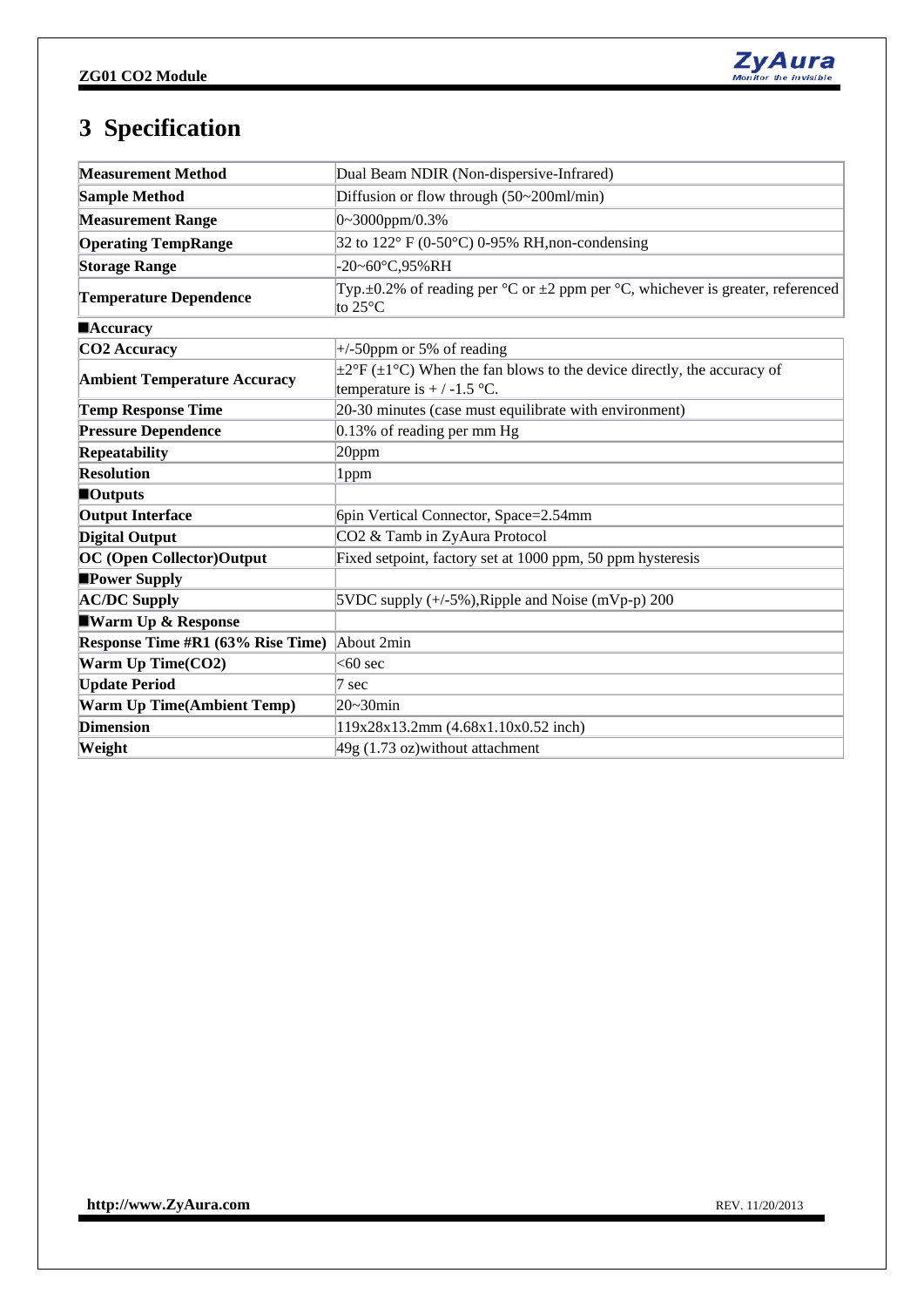

### **Pin Assignment of ZG01**

Warning: The Dimension in this drawing is for reference only.





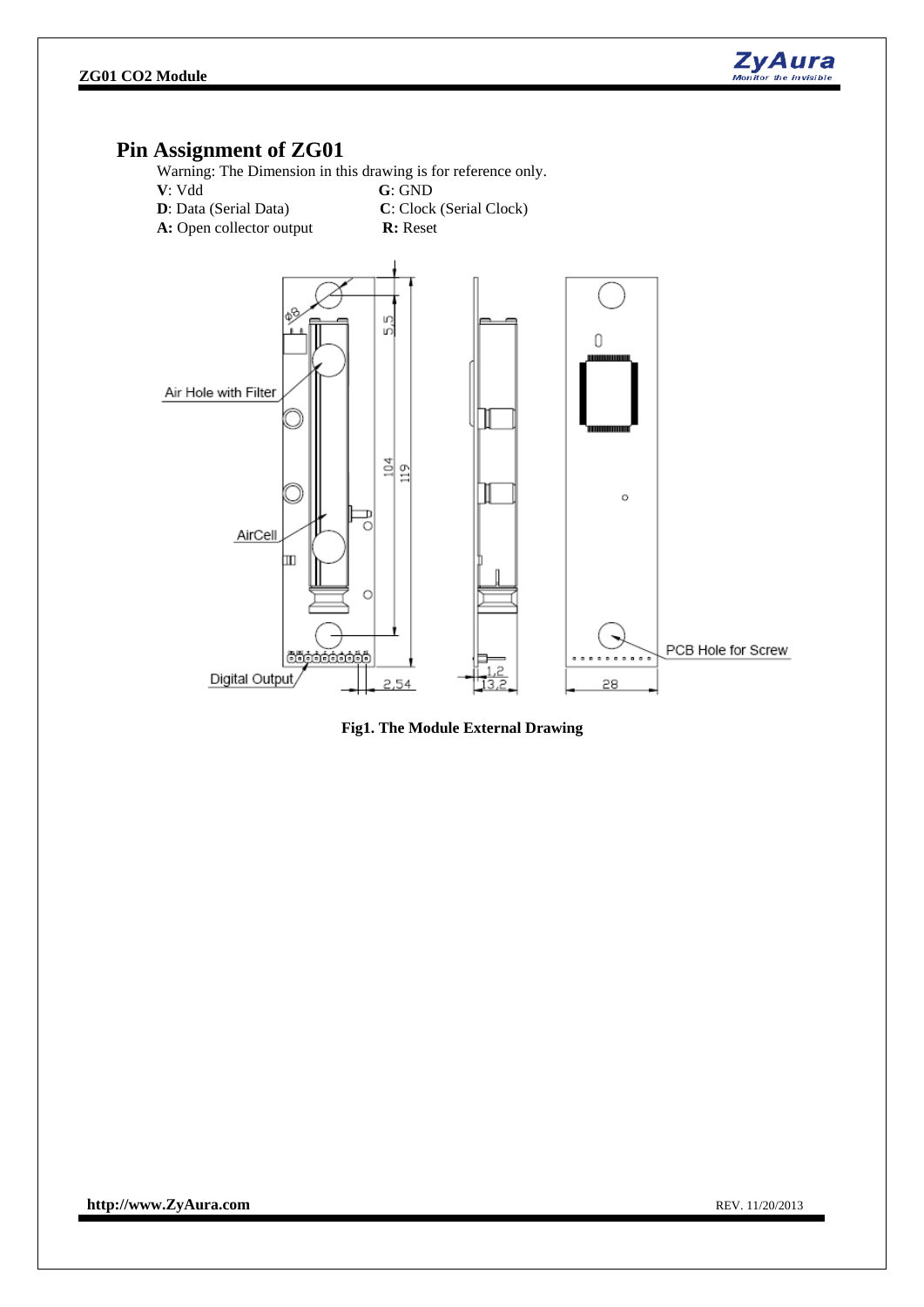

## **4 Serial Output**

### **4.1 Typical Diagram**



**Fig2. Typical Diagram** 

ZG01 to TTL Interface (MCU) V: Vcc D: Data C: Clock (2KHz) G: GND A: Open Collector Reset: Restart the device

The voltage specifications of timing SPIr: SPIr of ZG01 can compatible with 3.3Vdc CMOS, Data, Clock, Reset Pin ViH>=2.0Vdc, ViL<=0.8Vdc, VoH $>=$ 2.4Vdc (Rload<0.5mA), VoL  $<=$  0.8Vdc (Rload<0.5mA)

Clock Pin is high when there is no data out, the time out is >2ms.

1) The function of resetting the pin is that: when user's MCU cannot receive data of ZG01 normally, then user can restart ZG01 by controlling Reset Pin's electrical level to receive the data again.

2)Reset Pin: Pulling low level until 100ms (<0.8Vdc), then pull high level (>2.0Vdc), user can restart ZG01.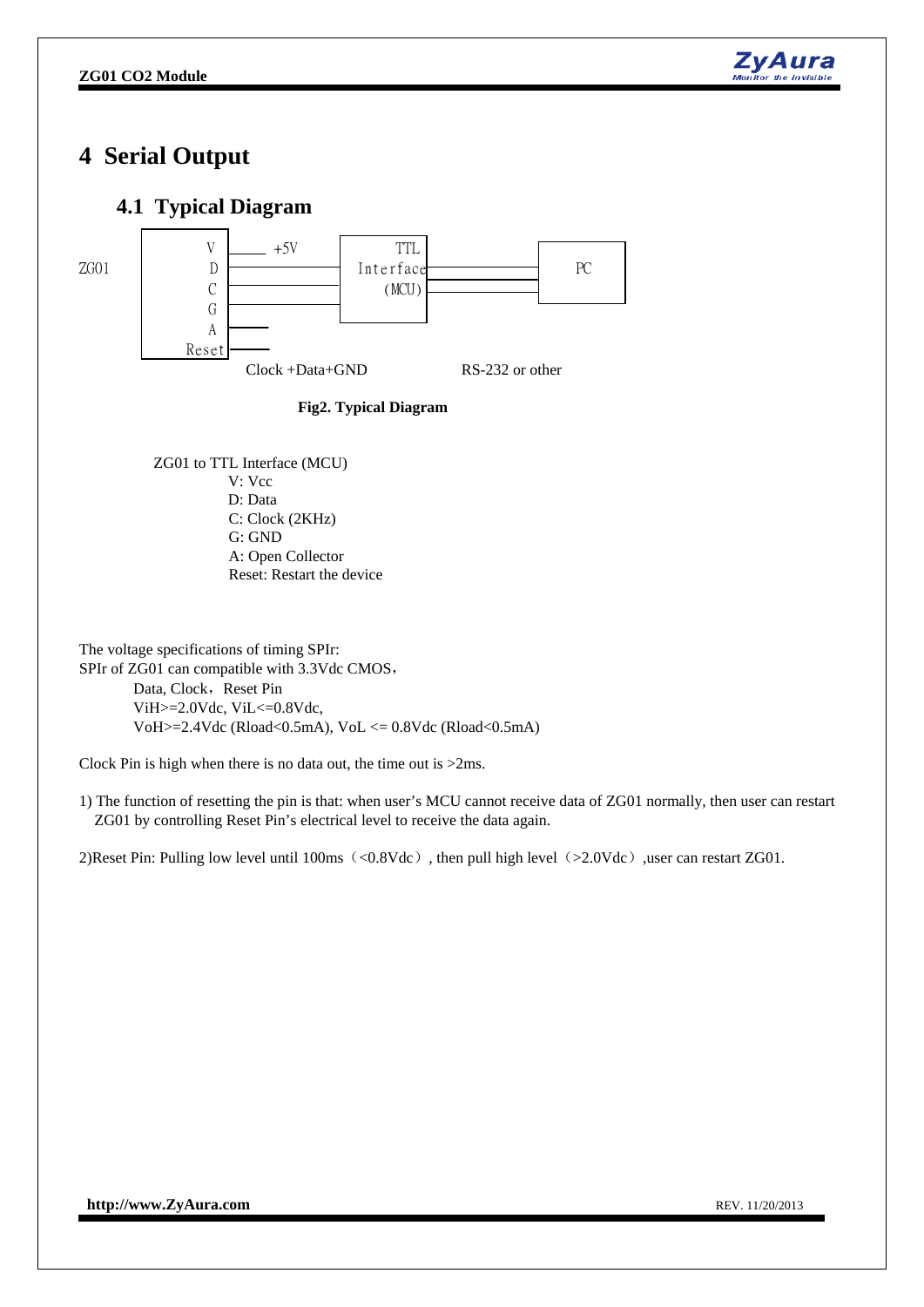

## **4.2 Timing of SPIr**



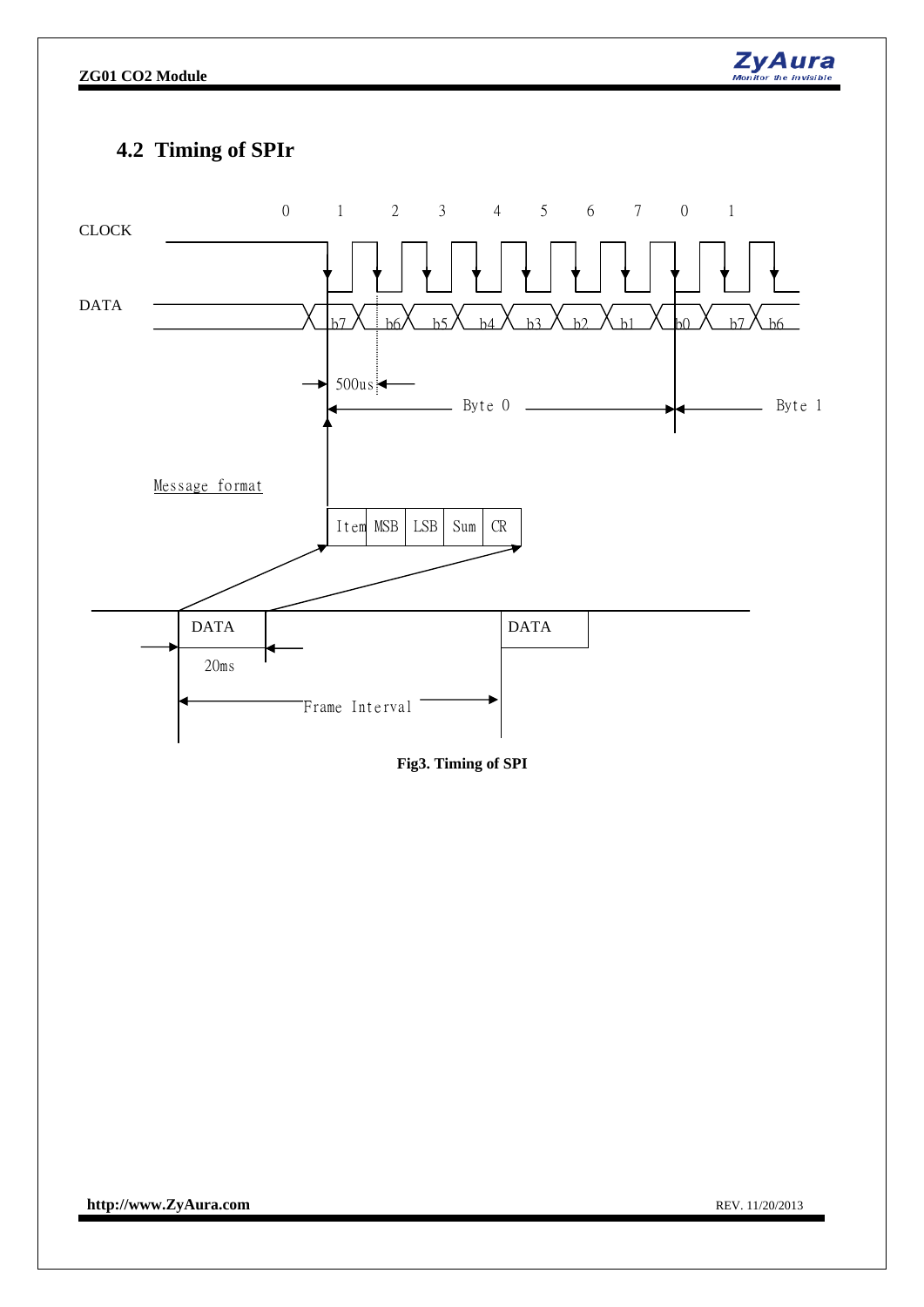

#### **4.2.1 Format of Message**

|            |                                                     | $ItemMSB$ $LSBSum$ $CR$ |  |  |  |  |  |  |  |  |
|------------|-----------------------------------------------------|-------------------------|--|--|--|--|--|--|--|--|
|            | "B" (42h): Tobj (Temperature of Obj)<br><b>Item</b> |                         |  |  |  |  |  |  |  |  |
|            | <b>MSB</b><br>8 bit Data Msb                        |                         |  |  |  |  |  |  |  |  |
| <b>LSB</b> |                                                     | 8 bit Data Lsb          |  |  |  |  |  |  |  |  |
| Sum        |                                                     | $Item+MSB+LSB=SUM$      |  |  |  |  |  |  |  |  |
| СR         |                                                     | 0Dh, End of the message |  |  |  |  |  |  |  |  |

 There are 2 kinds of SPIr output format: Hex or BCD (default) format **Below is Hex format output:** 



#### **Below is BCD format output:**

|           | 42          | $\frac{1}{25}$                           | 50 B7                                     |  | 10 <sub>D</sub> |                                                           |  |  |  |  |
|-----------|-------------|------------------------------------------|-------------------------------------------|--|-----------------|-----------------------------------------------------------|--|--|--|--|
|           | <b>Item</b> |                                          |                                           |  |                 | $42h \rightarrow$ "B" the item code of Object temperature |  |  |  |  |
|           | Data        |                                          | <b>MSB</b>                                |  | 25h             |                                                           |  |  |  |  |
|           |             |                                          | LSB                                       |  | 50h             |                                                           |  |  |  |  |
|           |             |                                          | Real Ambient Temperature Value: 25.50degC |  |                 |                                                           |  |  |  |  |
|           | <b>Sum</b>  | CheckSum 42h+25h+50h=B7H (Only Low Byte) |                                           |  |                 |                                                           |  |  |  |  |
| <b>CR</b> |             |                                          |                                           |  |                 | 0Dh $\rightarrow$ Carriage Return' means End of Message   |  |  |  |  |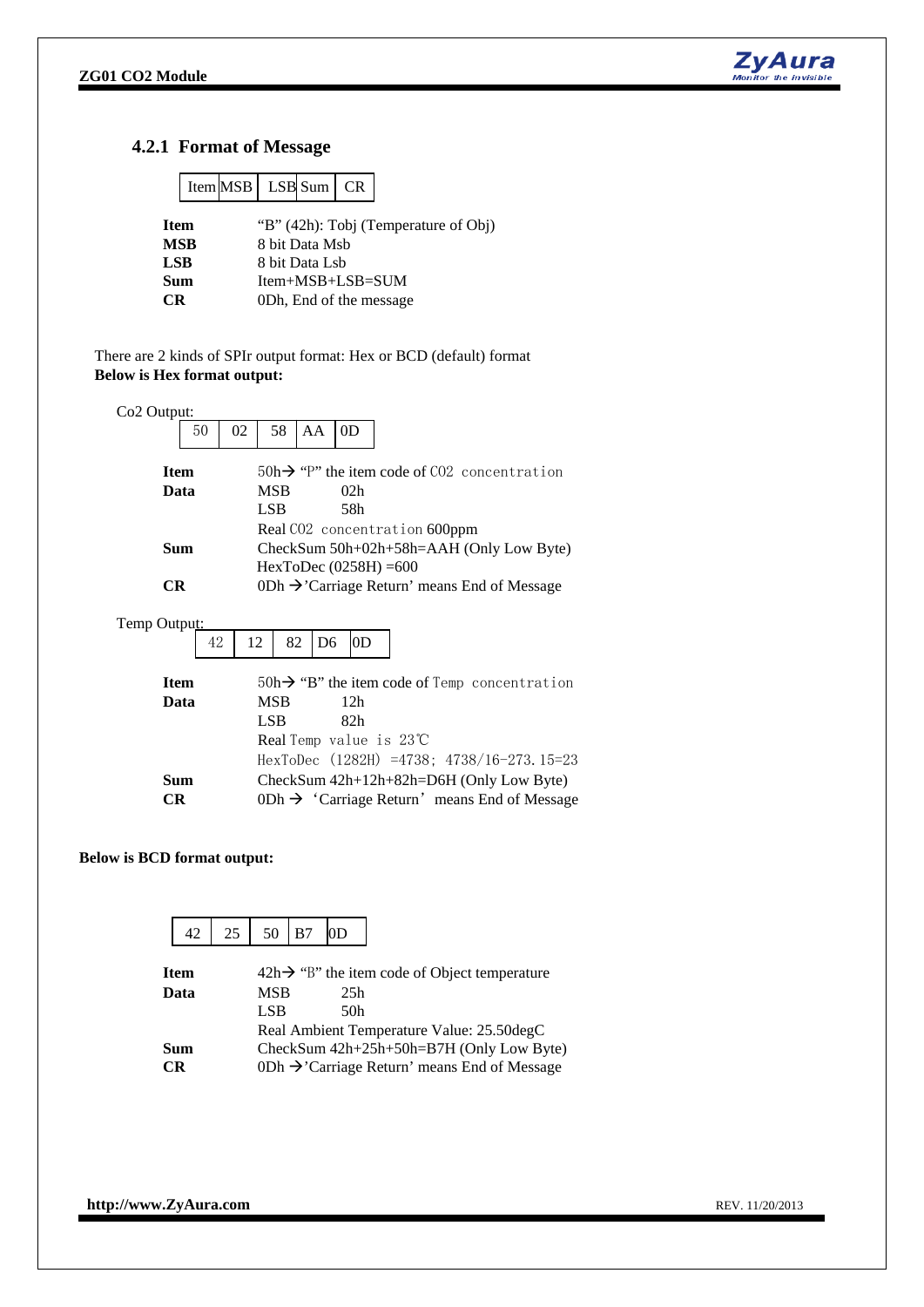

|           | 50                  | 06                                                                                                                                   |            | 54   AA | 0D                                                                     |  |  |  |  |  |  |
|-----------|---------------------|--------------------------------------------------------------------------------------------------------------------------------------|------------|---------|------------------------------------------------------------------------|--|--|--|--|--|--|
|           | <b>Item</b><br>Data |                                                                                                                                      | MSB<br>LSB |         | $50h \rightarrow$ "P" the item code of CO2 concentration<br>06h<br>54h |  |  |  |  |  |  |
| <b>CR</b> | Sum                 | Real CO2 concentration 654ppm<br>CheckSum 50h+06h+54h=AAH (Only Low Byte)<br>0Dh $\rightarrow$ Carriage Return' means End of Message |            |         |                                                                        |  |  |  |  |  |  |

## **5 Interface Demo Board: ZGhub**

#### **General Description:**

ZGhub is an Interface box with LCD, for ZG0m series.

This Box can work as an interface between the CO2 monitor module and PC. See Fig.5 "ZGhub" has a 2-column character type LCD Display, it can also work without the PC. The Hub will show CO2 & Tamb (data from the ZG0m) continuously.





Model No: ZGhub



**Fig5.Zghub**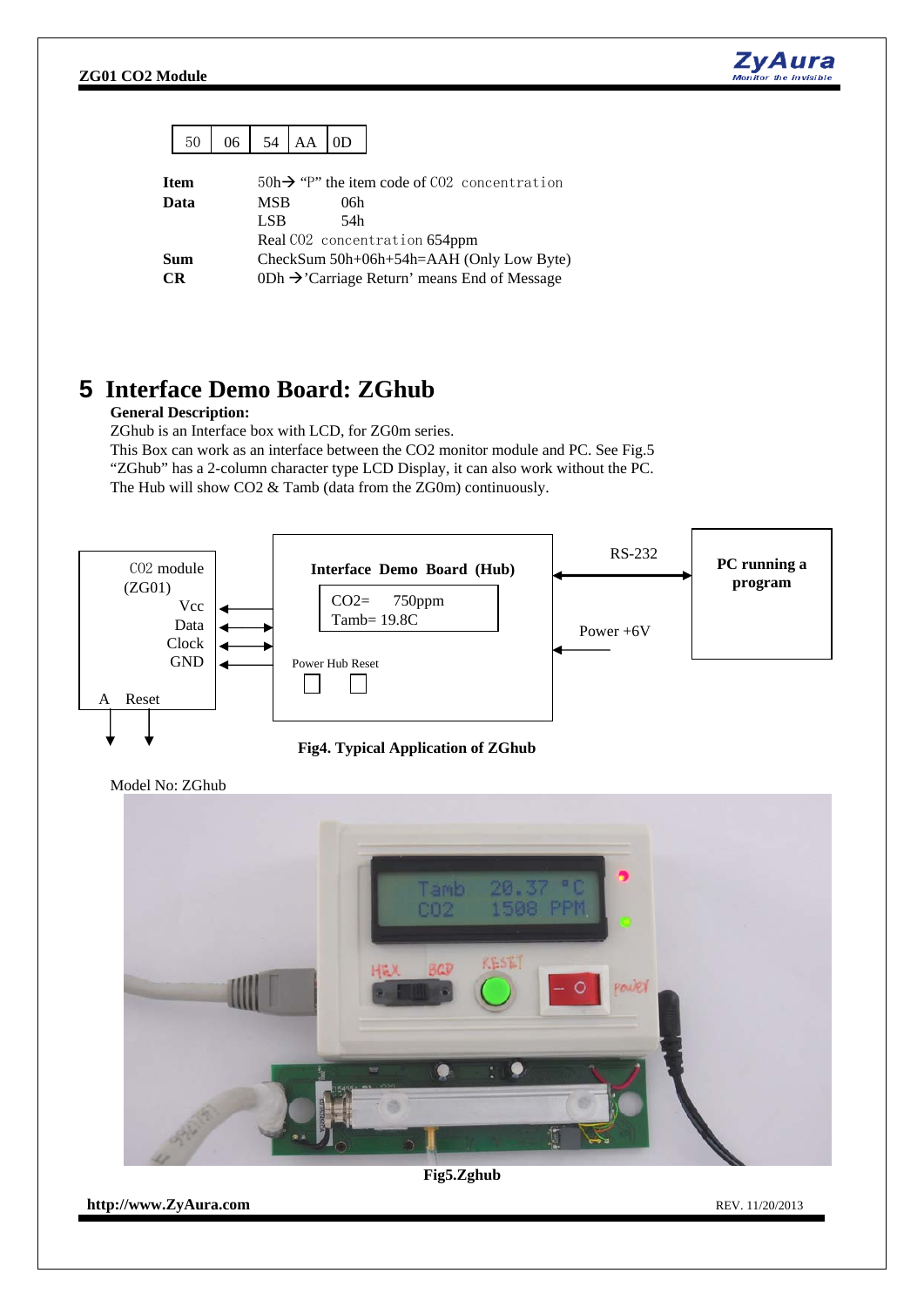#### **ZG01 CO2 Module**



OC (Pin A) is an alarm level, When CO2>alarm level, OC pin will be pulled at low level. When CO2<(alarm levelhysteresis level), OC pin will at the level of suspended.

Notes:

By OC (Pin A) Control terminal current IC<0.2A, Vce<24VDC Reset Pin/ Hardware Reset



**Fig6.The recommended circuit of OC controller** 

**Please note**:

- **1) When ZGhub is connected with ZG01, please confirm the connection sequence of pin and pin before connect to power, otherwise it may damage ZG01.**
- **2) ZG01 sample is with LCD display, it is convenient for debug, but actual mass production is without it.**
- **3) ZG01 on the Demonstrates drawing is be powered by HUB.**